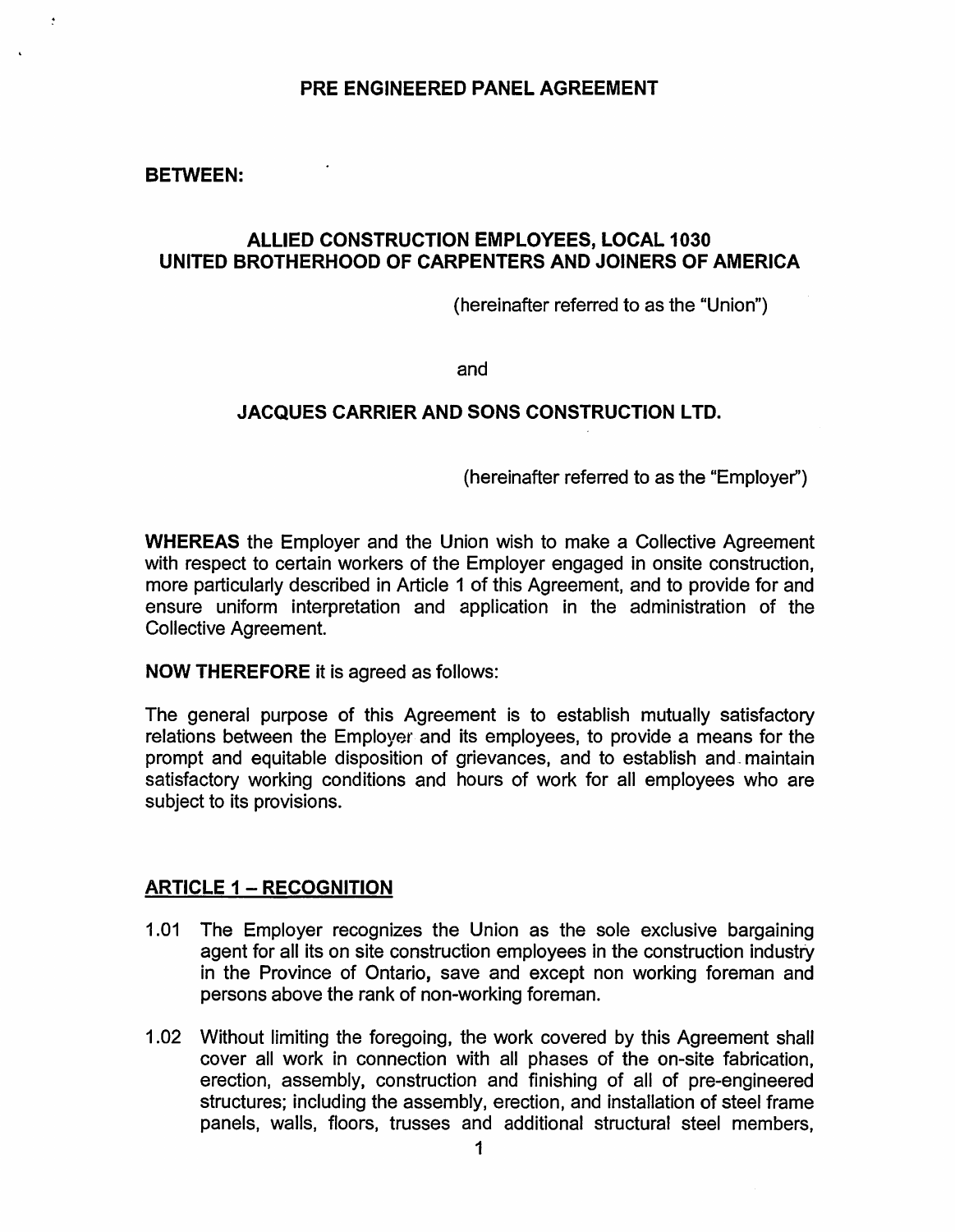including the handling and off loading, the fabrication and installation of all base structural materials including floors, walls and roof sheathing .affixed directly to the steel frame whether such material be of steel, plywood, particle board, or any other material used in substitution therefore, and all sealant and vapour barrier systems associated with them; all doors, door frames, windows, window frames and any blocking necessary for their installation; and all clean-up work. The building, erecting and setting of supports, falsework and forms to receive concrete for Q-deck or similar metal deck.

#### **ARTICLE 2- UNION SECURITY AND CHECK-OFF UNION DUES**

- 2.01 All employees shall, when working in a position within the bargaining unit described in Article 1, hereof, be required, as a condition of employment, to be a member of any affiliate local of Carpenters District Council, United Brotherhood of Carpenters and Joiners of America and obtain a clearance slip from the said local within seven days of commencing work, and· shall be required to maintain such membership while working within the bargaining unit for the duration of this Agreement.
- 2.02 Each employee shall, when working in a position within the bargaining unit described in Article 1 above, be required as a condition of employment to have his regular monthly union dues and any required working dues checked-off and the Union agrees to duly inform the Employer of the amounts of each union dues and working dues and any changes in the amounts. The Employer agrees to make such deductions from the first pay issued to the employees each calendar month and remit the same to the Union not later than the fifteenth  $(15<sup>th</sup>)$  day of the same month to the Local Union. The Employer shall, when remitting such dues, name the employees and their social insurance numbers from whose pay such deductions have been made.
- 2.03 The Employer agrees not to contract, to sub-contract any work covered by this Collective Agreement to contractors other than those who are bound to this Collective Agreement.

#### **ARTICLE 3 - MANGEMENT RIGHTS**

- 3.01 The Union agrees that it is the exclusive function of the Employer to manage his enterprise and without limiting the generality of the foregoing.
	- (a) to conduct and determine the nature of his business in all respects, including the right to manage the jobs, located, extend, curtail or cease operations, to determine the number of men required at any or all operations, to assign work to determine the kinds and location of machines, tools and equipment to be used and the schedules of productions, to judge the qualifications of the employees and to maintain order, discipline and efficiency;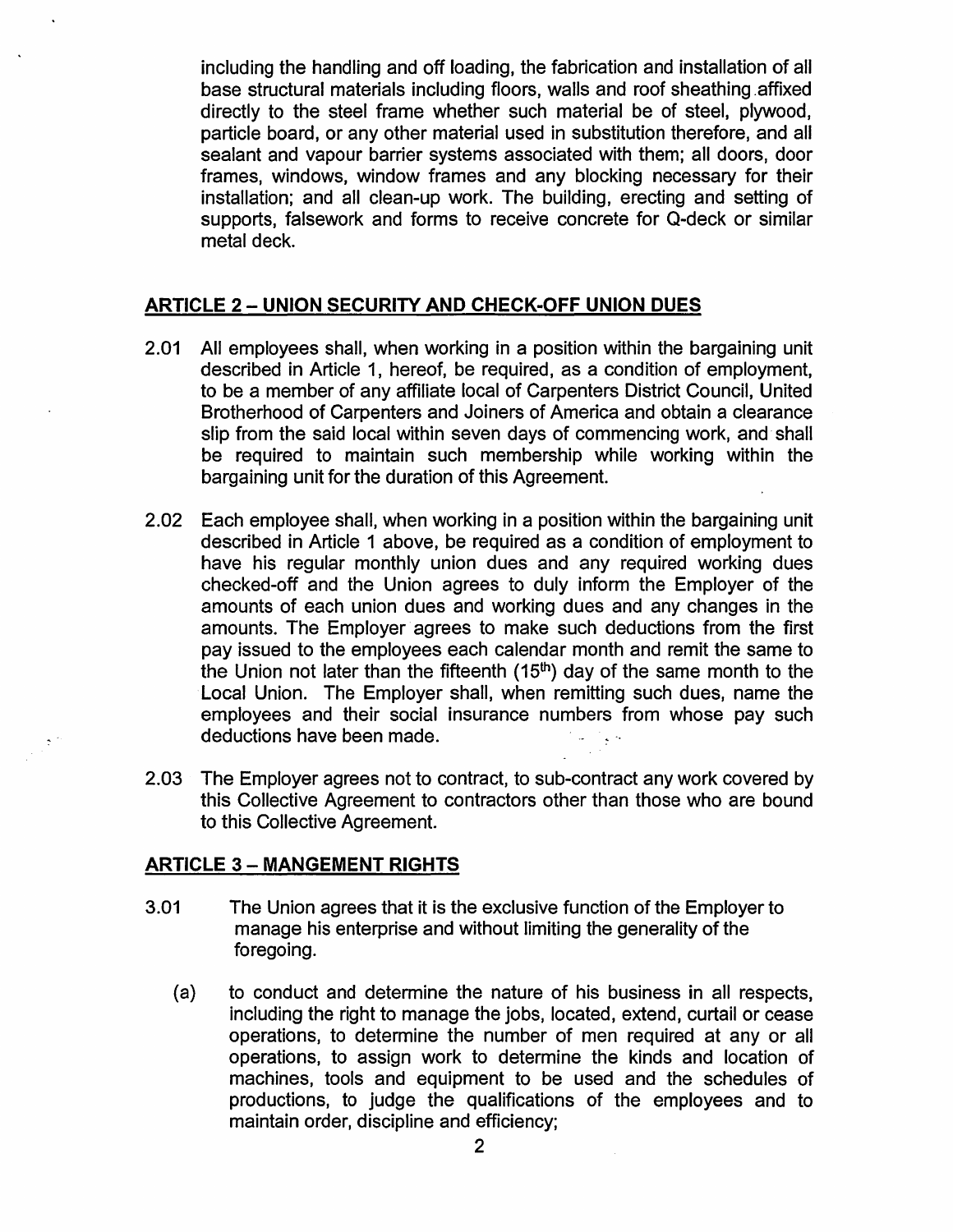- (b) to hire, discharge, classify, transfer, promote, demote, lay-off, suspend or otherwise discipline employees, provided that a claim by an employee that he has been disciplined or discharged without just cause, shall be subject to the provisions of the grievance procedure;
- (c) to make, alter from time to time and enforce reasonable rules of conduct and procedure to be reserved by the employees;

It is agreed that these functions shall not be exercised in a manner inconsistent with the express provisions of this Agreement.

#### ARTICLE 4- GRIEVANCE PROCEDURE

- 4.01 The parties to this Agreement are agreed that it is of the utmost importance to adjust complaints and grievance as quickly as possible.
- 4.02 An employee who has a grievance shall discuss the matter with his foreman.
- 4.03 Grievances properly arising under this Agreement shall be adjusted and settled as follows:

Within thirty (30) days after the circumstances, giving rise to the grievance occurred or originated, but not there thereafter, the grievance shall be presented to the Employer. in writing by the aggrieved employee, and the parties shall meet within five (5) working days in an endeavor to settle the grievance, if a satisfactory settlement is not reached within five (5) days of this meeting, and if the grievance is one which concerns the interpretation or alleged violation of the Agreement, the grievance may be submitted to arbitration as provided in Article 5 below, at any time within thirty (30) days ·thereafter. . ..

- 4.04 Grievances dealing with alleged violation of hours of work, rates of pay, overtime, traveling expenses, welfare, pension and dues, or where the griever's inclusion in the bargaining unit is in dispute, shall be brought forward within sixty (60) days of such alleged violation.
- 4.05 Where the Union has reasonable cause to deem an Employer to be a repeated violator of this Collective Agreement and if the Ontario Labour Relations Board or a Board of Arbitration to which a grievance alleging failure to comply with the provisions of this article determines that the employer has violated this Collective Agreement, then the OLRB or the Board of Arbitration shall also require the Employer to pay all reasonable costs incurred by the Union in prosecuting the Grievance, including but not limited to, all reasonable legal costs on a solicitor-and-client basis, travel, meal and accommodation costs of all witnesses and Business Representatives, conduct money, cost incurred in serving a summons, and any expenses incurred by the Union pursuant to Section 133(4) or otherwise, for the Board of Arbitration.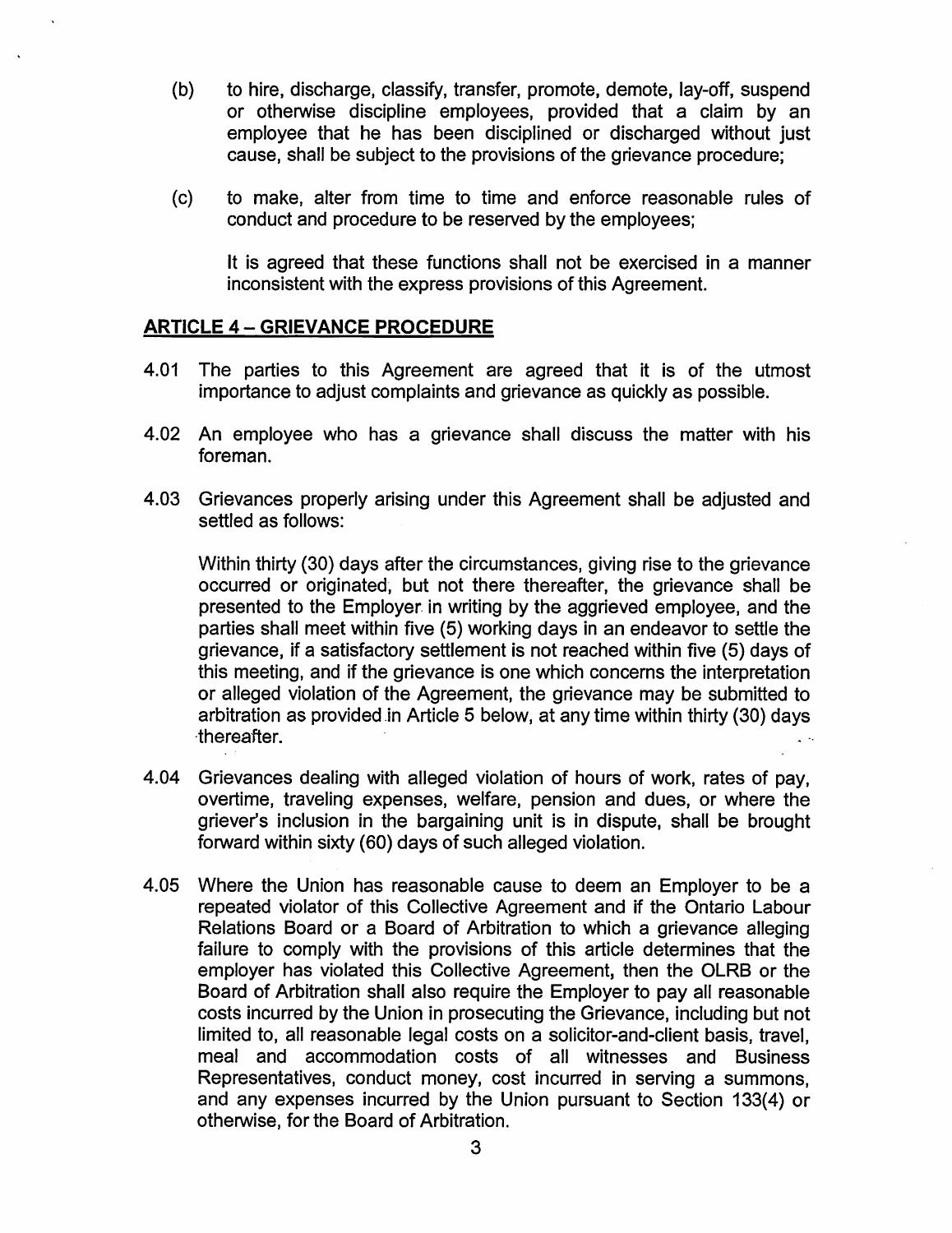# **ARTICLE 5- ARBITRATION**

- 5.01 The parties to this Agreement agree that any grievance concerning the interpretation of alleged violation of this Agreement which has been properly carried through all the steps of the grievance procedure outlined in Article 4 above and which has not been settled, will be referred to single Arbitrator at the request of either of the parties thereto.
- 5.02 Within five (5) working days of the request of either party for an Arbitrator, the parties shall confer to agree upon the name of the Arbitrator.
- 5.03 Should the Employer and the Union fail to agree on an Arbitrator within five (5) days of the notification mentioned in 5.02 above, the Minister of Labour of the Province of Ontario will be asked to nominate an impartial personal to act as Arbitrator.
- 5.04 The decision of the Arbitrator shall be binding upon the employees, the Union and the Employer.
- 5.05 The Arbitrator shall not have any power to alter or change any of the provisions of this Agreement or to substitute any new provisions for any existing provisions nor to give any decision inconsistent with the terms and provisions of this Agreement.
- 5.06 Each of the parties of this Agreement will bear the expense of the Arbitrator jointly.
	- (a) The nature of the grievance, the remedy sought, and the section or sections of the Agreement which are alleged to have been violated, shall be set out in the written record of the grievance.
	- (b) In determining the time which is allowed in the various steps, Sundays and Statutory Holidays shall not be excluded, any time limits may be extended by agreement in writing.

#### **ARTICLE 6- MANAGEMENT AND UNON GRIEVANCE**

6.01 A Union grievance which is defined as an alleged violation of this Agreement involving a number of employees in the bargaining unit in regard to which a number of employees have signified an intention to grieve, or a grievance involving the Union itself, including the application or interpretation of this Agreement, may be brought in accordance with Article 4 - Grievance Procedure, and if it is not settled, it may be referred an Arbitrator in the same manner as a grievance of an employee.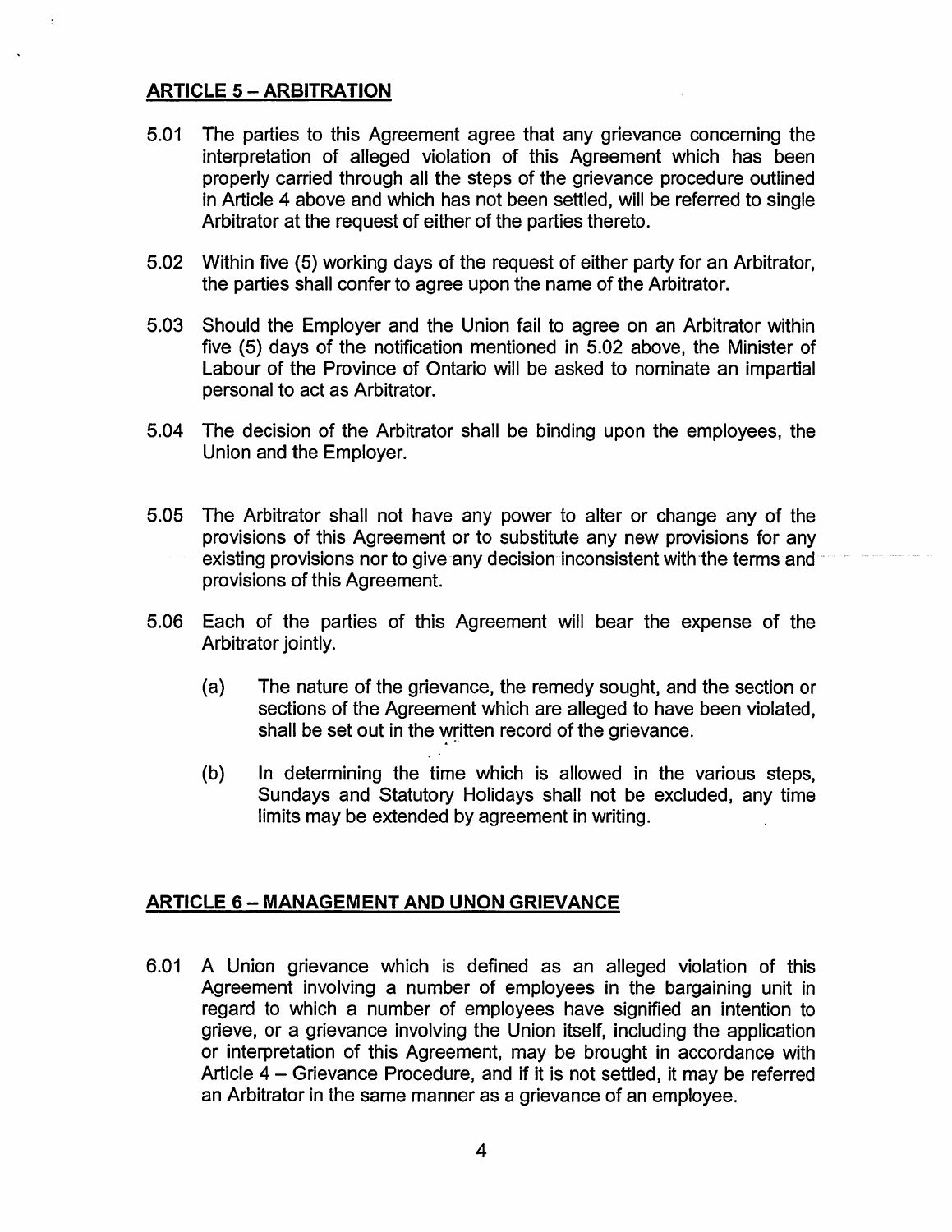# **ARTICLE 7- BUSINESS REPRESENTATIVE**

7.01 The Business Representative of the Union shall have access to all construction sites on which the Employer is working during working hours, but in no case shall his visits interfere with the progress of the work. While visiting a job, he will first advise the superintendent, foreman or other supervisory personnel of the Employer.

#### **ARTICLE 8 - NO STRIKES - NO LOCKOUTS**

8.01 During the lifetime of this Agreement, the Union agrees that there will be no strike, slowdown or picketing, and the Employer agrees that it will not cause a lockout.

#### **ARTICLE 9- SAFE WORKING CONDITIONS**

 $\mathcal{F}_\bullet$   $\sim$ 

- 9.01 In co-operation with the Employer's overall program of Accident Control and Prevention, any employee will report to the foreperson any unsafe conditions, unsafe acts or violations of safety regulations he finds on the project.
- 9.02 Every employee shall, as a condition of employment, be required to wear a safety helmet of a type approved by the Construction Safety Association.
- 9.03 Every employee shall, as a condition of employment, own and wear suitable protective footwear and a CSA approved full body hamess & lanyard.
- 9.04 The Employer shall, at his own expense, furnish to any work person injured in his employment, who is in need of it, immediate conveyance and transportation to a hospital or to a physician.
- 9.05 An employee who is injured in a compensable accident during working hours and is required to leave for treatment, or is sent home for such injury, shall receive payment for the remainder of the shift at his regular rate of pay.
- 9.06 The Employer shall be responsible for maintaining a safe and proper work site, and shall comply with the Occupational Health and Safety Act and its Regulations. The Employer agrees it will not be a violation of the Agreement if employees covered by this Agreement refuse to work due to unsafe conditions.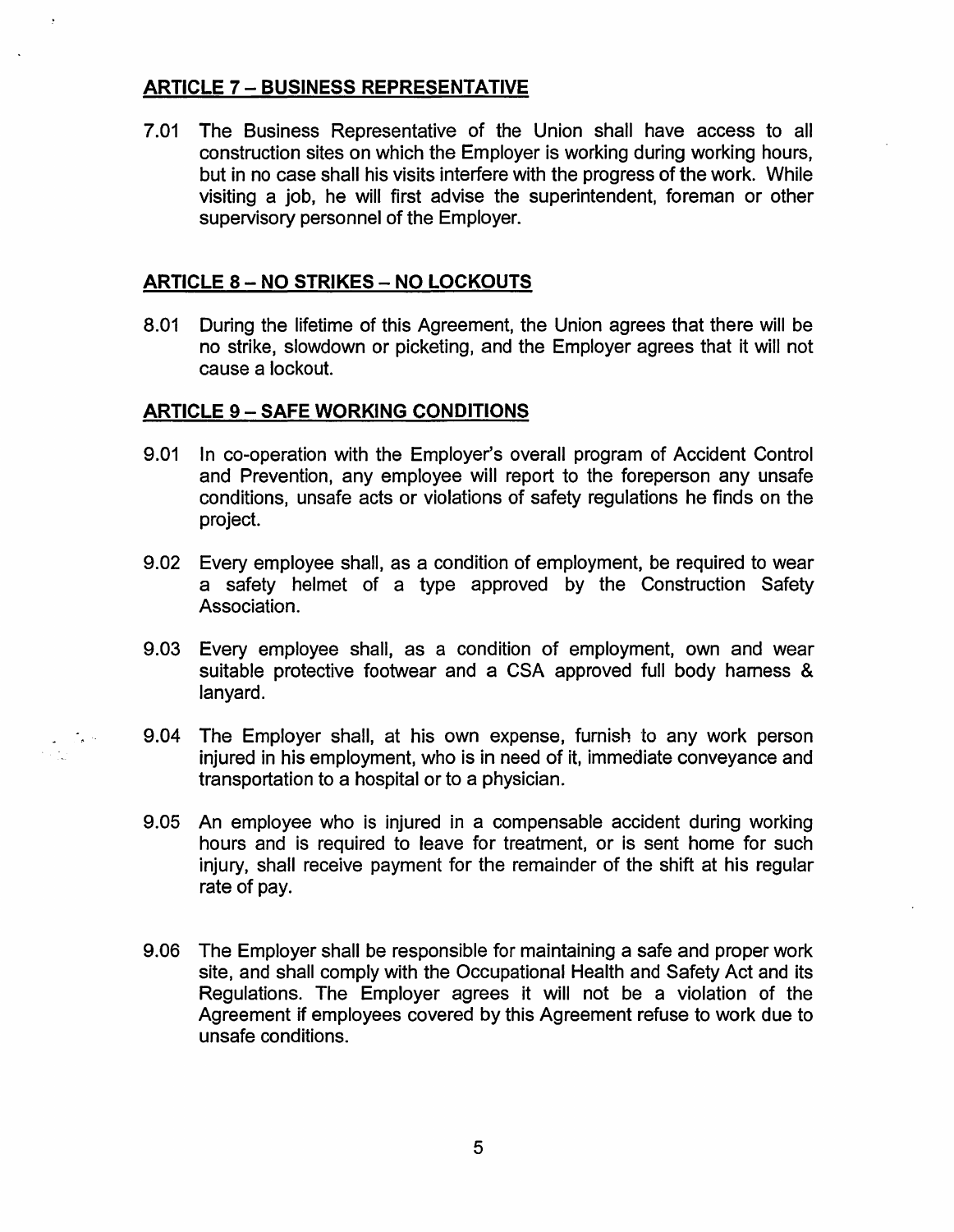# ARTICLE 10- GOVERNMENT LEGISLATION

1 0.01 In the event that any of the provisions of this Agreement are found to be in conflict with any valid and applicable federal and provincial law now existing or hereinafter enacted, it is agreed that such law shall supersede the conflicting provision without in any way affecting the remainder of the Agreement.

# **ARTICLE 11 - HOURLY WAGE**

- 11.01 The standard hours of work for all employees shall be based on forty-four ( 44) hours per week exclusive of traveling time to and from the job. All overtime work performed in the excess of nine (9) hours per day, Monday to Thursday and eight (8) hours on Friday, and all Saturday work, shall be paid at the rate of time and one-half the regular rate. No work shall be assigned on Sunday, save and except in the case of emergencies, in which case the rate payable shall be double time.
- 11.02 A one-half (1/2) hour unpaid, and two (2) ten (10) minute paid rest periods will be provided during a nine (9) hour day as scheduled by the Company.
- 11.03 (a) Make Up Time On the construction of the building envelope only, where regular hours of work cannot be worked as a result of inclement weather, the hours lost may be made up by working up to eight (8) hours on Saturday at straight time rates up to the total hours of time lost to a maximum of forty (40) hours total per week. Any intentional violation of this provision will result in the Union having the right to seek and recover Í. damages from the Employer. Should the Employer violate the provision a second time, the Union shall have the right, in addition to any damages it may claim, to withdraw from the violating Employer the right to utilize this  $\sim$ provision on any further projects for the currency of this Agreement.
- 11.04 All hourly employees who work under this agreement shall be paid as per Schedule "B".
- 11.05 The following days shall be recognized as statutory holidays for the purpose of this Collective Agreement.

New Year's Day Victoria Day Civic Day Thanksgiving Day Boxing Day

Good Friday Canada Day Labor Day Christmas Day Family Day

11.06 When any of the enumerated holidays outlined above falls on a Saturday or Sunday, the holiday or holidays shall be observed on the day or days following the weekend, except that Canada Day shall be observed on the day it falls.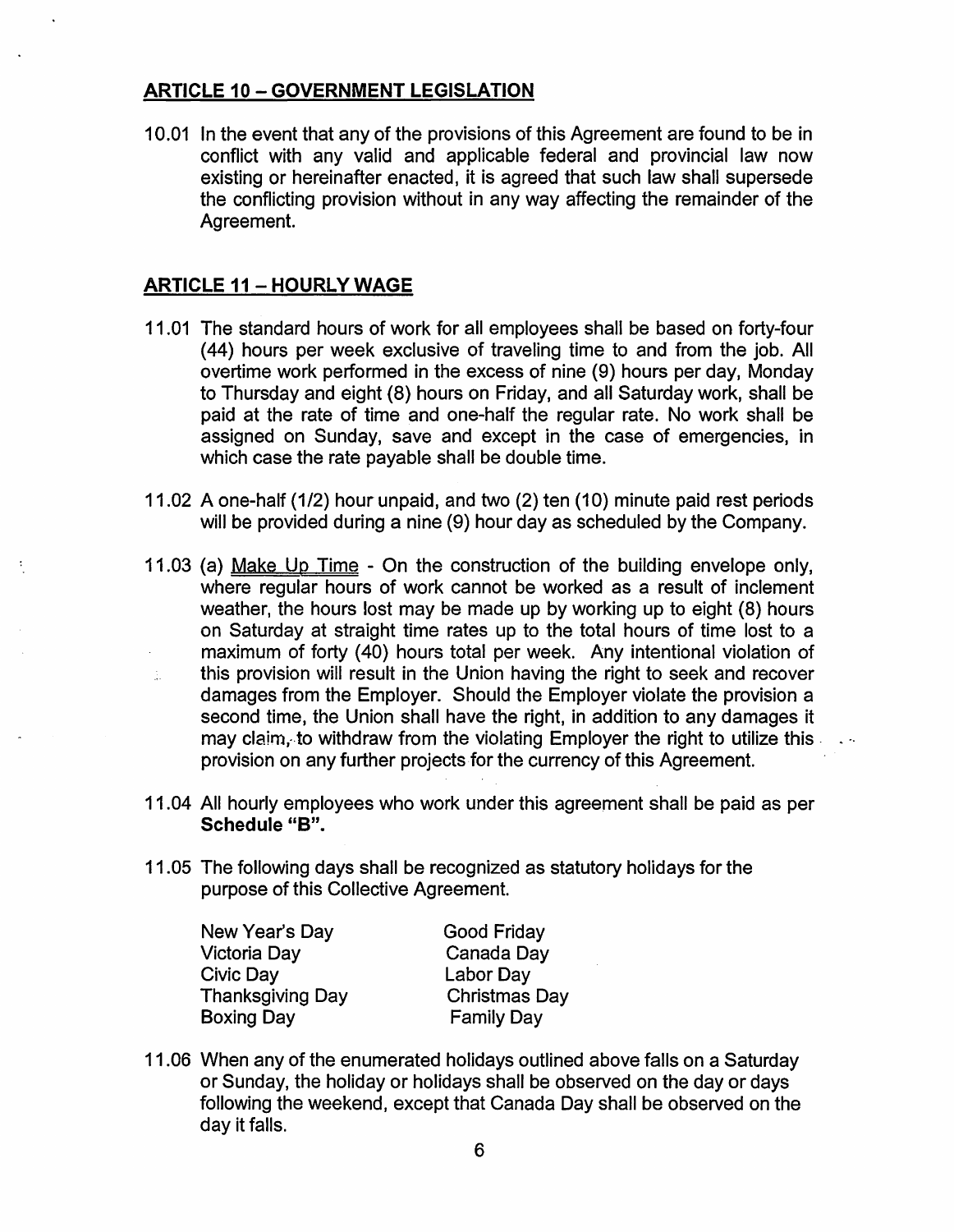- 11.07 Employees shall be paid vacation and statutory holiday pay in the amount of ten (10%) percent of gross wages earned on a weekly basis. That part of the amount allocated to vacation pay shall be the minimum required by the Employment Standards Act, as amended from time to time and the balance shall be in lieu of payment for statutory holidays. The company shall pay such amounts to the appropriate Vacation Pay Trust Fund. They shall be forwarded by first class mail postmarked no later than the fifteenth  $(15<sup>th</sup>)$  of the month following the month in which the hours have been earned or delivered by the twentieth  $(20<sup>th</sup>)$  day of the month following the month in which the hours were earned.
- 11.08 Travel & Board: The Employer shall pay employees who are required to travel to and from jobs each day the traveling allowance as set out in the following table.

Radius from Toronto City Hall:

| Up to 48 km. |                    | Nil                                       |
|--------------|--------------------|-------------------------------------------|
|              | 48 km. To 64 km.   | $$6.00$ per day                           |
|              | 64 km. To 96 km.   | \$18.00 per day                           |
|              | 96 km. To 160 km.  | $$24.00$ per day                          |
|              | 160 km. To 240 km. | \$75.00 per day (room & board for 5 days) |
| Beyond       | 240 km.            | \$75.00 per day (room & board for 7 days) |
|              |                    |                                           |

11.09 On projects located more than 160 km. radius an employee shall be paid in addition to room and board allowance, a traveling allowance of thirtytwo cents (.32) per km. at the start and completion of the project or the  $\frac{1}{2}$ termination of his/her employment

# ARTICLE 12- LIGHT AND HEAVY GAUGE METAL RATES

- **12.01 All Pieceworkers or hourly workers who perform work stick framing, heavy** or light gauge metal studs on residential projects (high or low rise) shall be paid the piecework and hourly rate and the extras as specified in the  $\sim 10^{-1}$ Residential Collective Agreement between the Interior Systems Contractors Association of Ontario and the Drywall Acoustic Lathing &  $\mathcal{L}^{(1)}$ Insulation Local 675 United Brotherhood of Carpenters and Joiners of America that is effective from May 1, 2019 until April 30, 2022.
	- 12.02 All contributions and deductions for work described in Article 12.01 shall be remitted in the amount, form, and manner specified in their appropriate collective agreements.

#### ARTICLE 13· PRODUCTIVITY

 $\mathcal{A}^{\text{reg}}(\mathcal{A})$  $\sim 10^{-1}$   $\bullet$ 

> 13.01 The Union and the Employer recognize the mutual value of improving by all proper and reasonable means the productivity of the individual work person, and both will undertake individually and jointly, to promote such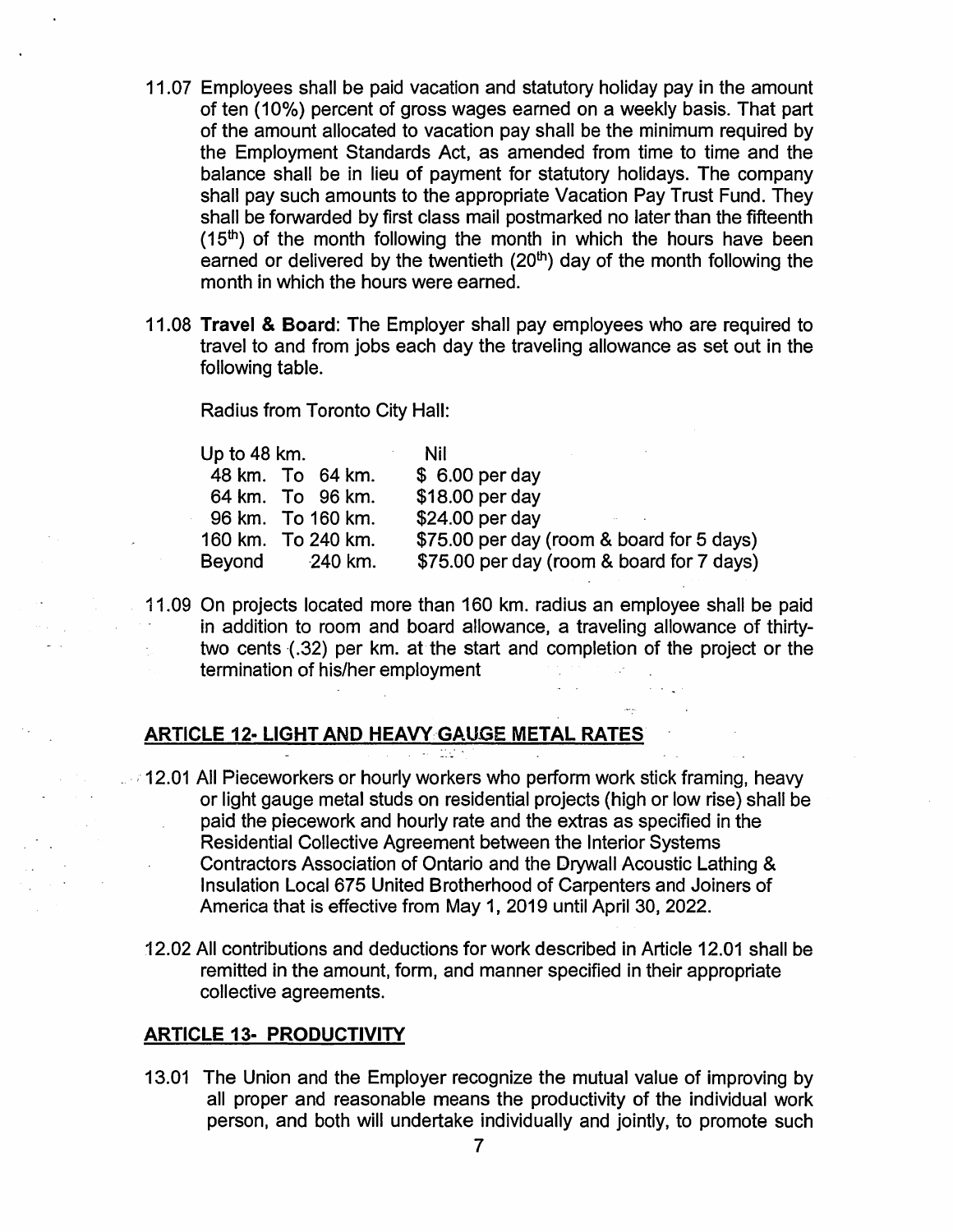increased productivity provided that the cost of any such promotion to the Employer is covered by the Training Fund contribution contained in this Collective Agreement.

#### **ARTICLE 14 - TRAINING AND UPGRADING**

14.01 The Union acknowledges that certain manufactures require for warranty purposes, approval or certification of construction installers. The Union agrees and undertakes to use its best efforts whether through the design of training programs or otherwise, to assist the Employer in obtaining such approval of certification. The training programs may be joint training programs or may be programs instituted by the one or the other of the parties to this Agreement. The costs of these programs shall be paid out of the Training Fund.

#### ARTICLE 15- COMPANY RESPONSIBILITY

15.01 The Company shall supply a forklift or crane at no cost to the Pieceworker which will be available to employees at all relevant times. The Company . ·shall also ensure that at least once a day a Superintendent or Foreperson will be on site for supplies and to resolve any problems that may arise during the day.

#### ARTICLE 16 - BENEFIT PLANS

{ · ·16·.01 During the lifetime of this Agreement, the Union shall have the right at any time to require the Employer to change the amount of contributions to any  $\mathcal{G}^{\mathcal{C}}_{\mathcal{C}}$  $\mathcal{R}_{\star}$  . employee benefit fund by transferring any portion of the contribution *s*: *:* required to be made to any particular employee benefit fund to any other  $\angle$  employee benefit fund, provided that there shall be no increase in the total .  $\mathbb{F}_{\mathbb{R}}$  =  $\mathbb{F}_{\mathbb{R}}$  = monetary contributions required to be made under this Agreement.

#### 16.02

- (a) Contributions and/or deductions shall be forwarded by first class mail, postmarked no later than the fifteenth (15th) day of the month following the month in which the hours have been earned, or delivered by the twentieth (20<sup>th</sup>) day together with supporting information entered on a report or as designated by the Trustees for the geographic area where the work is being performed. At no time shall the contributions and/or deductions be paid directly to the employee.
- (b) In the event the Company fails to forward or deliver contributions and/or deductions and supporting information in accordance with 16.02{a) the Company shall pay to the Trustees, as liquidated damages and not as penalty, an amount equal to five percent (5%) of the arrears for each month or part thereof, (which is the equivalent of sixty percent (60%) per annum), from the due date for any delinquent contributions fifteen (15)

8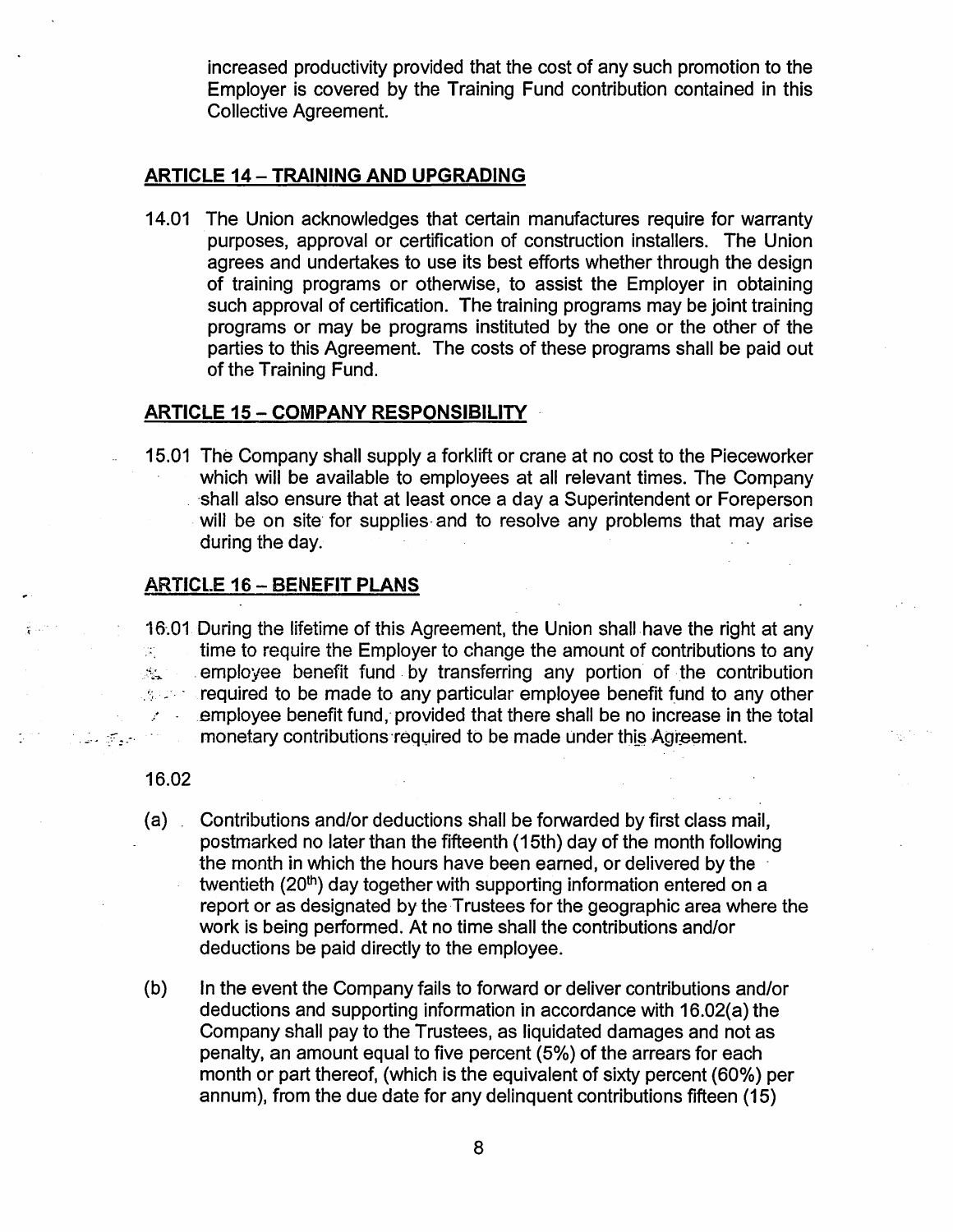days in arrears provided the Company has received five (5) days' prior written notice to correct such delinguency and has not done so.

- 16.03 Deemed Assignment of Compensation under the Employment Standards Act. The trustees of the Employee Benefit Plans referred to in this Collective Agreement or the Administrator on their behalf promptly notify the Union of the failure by Employer to pay any employee Benefit contributions required to be made under this Collective Agreement and which are owed under the said Plans in order that the Program Administrator of the Employee Protection Program may deem that there has been an assignment of compensation under the said Program in compliance with the *Employment Standard Act*, in relation to the **Employee Wage Protection Program.**
- 16.04 There will be a Company contribution to cover fringe benefits and pension for each employee equal to the. prescribed amount for-the Union Benefit Plans as set out in Schedule "B". The state of the set of the set of the set of the set of the set of the set of the set of the set of the set of the set of the set of the set of the set of the set of the set of the set of

 $\label{eq:3} \mathcal{L}_{\mathbf{S}}(\mathbf{r}) = \mathcal{L}_{\mathbf{S}}(\mathbf{r}) + \mathcal{L}_{\mathbf{S}}(\mathbf{r}) = \mathcal{L}_{\mathbf{S}}(\mathbf{r}) + \mathcal{L}_{\mathbf{S}}(\mathbf{r}) + \mathcal{L}_{\mathbf{S}}(\mathbf{r}) + \mathcal{L}_{\mathbf{S}}(\mathbf{r}) + \mathcal{L}_{\mathbf{S}}(\mathbf{r}) + \mathcal{L}_{\mathbf{S}}(\mathbf{r}) + \mathcal{L}_{\mathbf{S}}(\mathbf{r}) + \mathcal{L}_{\mathbf{S}}(\mathbf{r}) + \mathcal{$ . ,-··- .....

 $\sim$   $\sigma$   $\sim$   $\sigma$ 

 $\mathbb{R}^{2 \times 2}$ 

ज़िल्ला

# ARITCLE 17 - INDUSTRY APPRENTICESHIP AND TRAINING COMMITTEE

**というところば女性 ない** かいじょう

-*:i3* 7.01. .The parties agree *to:\_* establi~h\_ -a Joint, -apprenticeship and :training  $\mathbb{R}$  :  $\mathbb{R}$  committee consisting of representatives of the Union and the Employer.

 $\label{eq:2.1} \mathcal{L}^{\mathcal{A}}(\mathcal{A})=\mathcal{L}^{\mathcal{A}}(\mathcal{A})=\mathcal{L}^{\mathcal{A}}(\mathcal{A})=\mathcal{L}^{\mathcal{A}}(\mathcal{A})=\mathcal{L}^{\mathcal{A}}(\mathcal{A})=\mathcal{L}^{\mathcal{A}}(\mathcal{A})=\mathcal{L}^{\mathcal{A}}(\mathcal{A})=\mathcal{L}^{\mathcal{A}}(\mathcal{A})=\mathcal{L}^{\mathcal{A}}(\mathcal{A})=\mathcal{L}^{\mathcal{A}}(\mathcal{A})=\mathcal{L}^{\mathcal{A}}(\mathcal{A})=\math$ 

 $\mathcal{L}^{\mathcal{L}}(\mathcal{L}^{\mathcal{L}}_{\mathcal{L}}(\mathcal{L}^{\mathcal{L}}_{\mathcal{L}}(\mathcal{L}^{\mathcal{L}}_{\mathcal{L}}(\mathcal{L}^{\mathcal{L}}_{\mathcal{L}}(\mathcal{L}^{\mathcal{L}}_{\mathcal{L}}(\mathcal{L}^{\mathcal{L}}_{\mathcal{L}}(\mathcal{L}^{\mathcal{L}}_{\mathcal{L}}(\mathcal{L}^{\mathcal{L}}_{\mathcal{L}}(\mathcal{L}^{\mathcal{L}}_{\mathcal{L}}(\mathcal{L}^{\mathcal{L}}_{\mathcal{L}}(\mathcal{L}^$ *·.-·:,\_* ,· .. -

#### $\mathcal{A}^{\text{H}}\text{A}^{\text{H}}\text{A}^{\text{H}}\text{A}^{\text{H}}\text{A}^{\text{H}}\text{A}^{\text{H}}\text{A}^{\text{H}}\text{A}^{\text{H}}\text{A}^{\text{H}}\text{A}^{\text{H}}\text{A}^{\text{H}}\text{A}^{\text{H}}\text{A}^{\text{H}}\text{A}^{\text{H}}\text{A}^{\text{H}}\text{A}^{\text{H}}\text{A}^{\text{H}}\text{A}^{\text{H}}\text{A}^{\text{H}}\text{A}^{\text{H$ **ARTICLE 18 - OTHER AGREEMENTS**

*\$* ··--..!: •• ir ....

18.01 - The Employer agrees that it will not negotiate terms and conditions of employment directly will any employee or group of employees. Any such agreement shall be null and void. Any amendment or alteration to this Collective Agreement shall not be effective unless it is made in writing and executed both the Employer and the Union; *included* 

> المستعملات والمرادي المربع فتقصيره فالمسترقح والمراجع التواريخ and the complete specification  $\sim 100$  km s  $^{-1}$

18.02 Except as set out herein, the Union agrees that it will not execute a Collective Agreement in the residential sector of the construction industry in the Province of Ontario which contains conditions more favorable to the employer party ·to such Agreement than are contained in this Collective Agreement. -If the Union does execute such an Agreement, all of the terms and conditions in such other Agreement shall, at the option of the Employer become incorporated into this Collective Agreement and an amendment to this Collective Agreement, for the geographic area and time period set out in such agreement.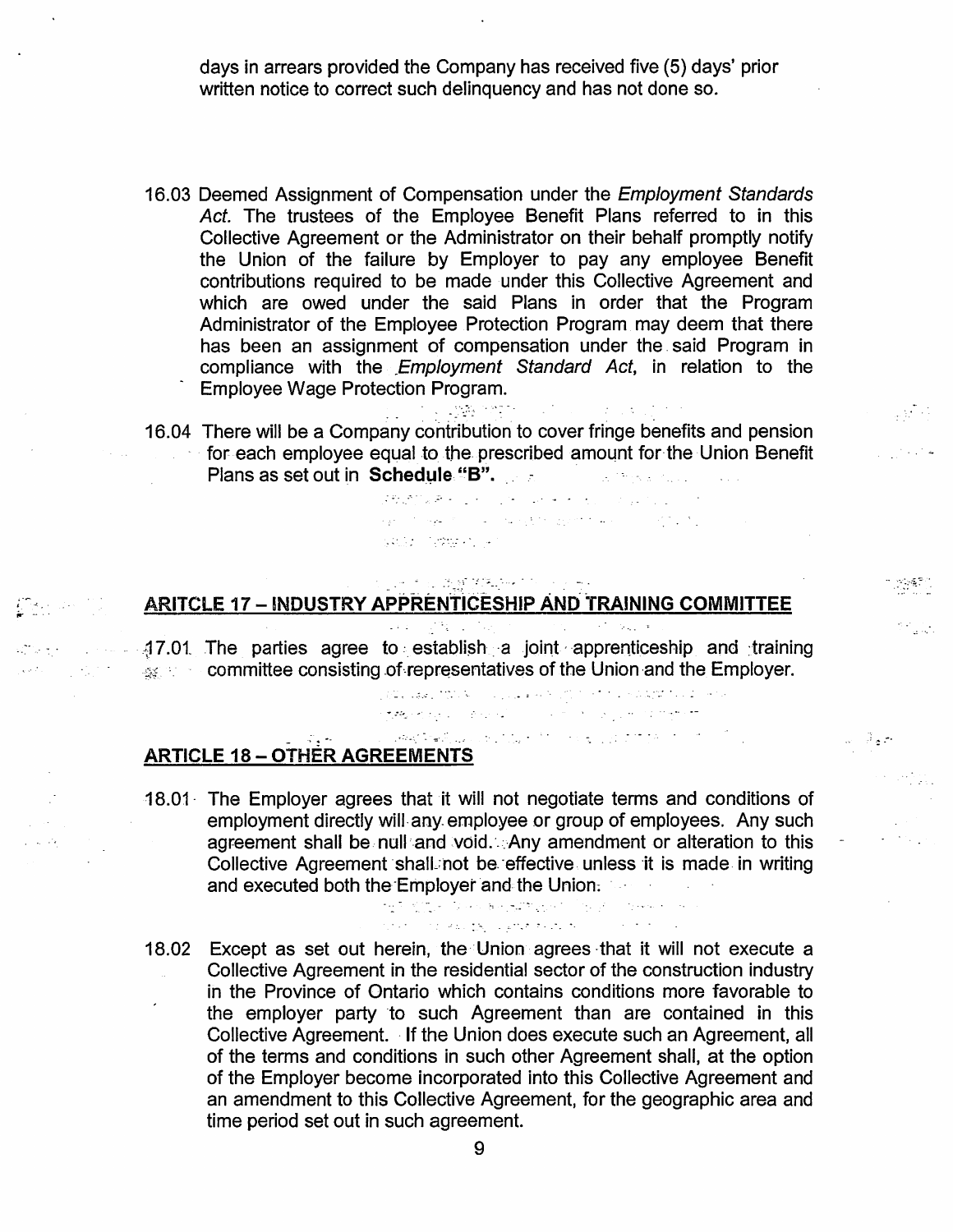#### **ARTICLE 19- RE-INSTATEMENT OF EMPLOYEES UPON RETURN FROM INDUSTRIAL ACCIDENT**

19.01 An employee injured in the performance of his duties will resume his regular work when medically fit to do so, if work is available and he applies. The job of an injured worker shall be deemed to be available if upon his return, any work within his classification on any project under this Agreement is being performed by any employee who, subsequent to the time of the injury, was hired by the Employer to perform any work within the said classification on any project covered by this Agreement. An employee, who claims he has been denied employment contrary to this provision, may have recourse to the Grievance and Arbitration Procedures as set out in Articles 4,5, and 6 of this Agreement.

 $\label{eq:2.1} \begin{split} \mathcal{L}_{\mathcal{A}}(\mathcal{A})&=\mathcal{L}_{\mathcal{A}}(\mathcal{A})\otimes\mathcal{L}_{\mathcal{A}}(\mathcal{A})\otimes\mathcal{L}_{\mathcal{A}}(\mathcal{A})\otimes\mathcal{L}_{\mathcal{A}}(\mathcal{A})\otimes\mathcal{L}_{\mathcal{A}}(\mathcal{A})\otimes\mathcal{L}_{\mathcal{A}}(\mathcal{A})\otimes\mathcal{L}_{\mathcal{A}}(\mathcal{A})\otimes\mathcal{L}_{\mathcal{A}}(\mathcal{A})\otimes\mathcal{L}_{\mathcal{A}}(\mathcal{A})\$ 

 $\hat{\mathcal{A}}_{\mathbf{z}}$ 

 $\label{eq:G1} \mathcal{G}_1(\mathcal{C}) = \mathcal{G}_1(\mathcal{C}) = \mathcal{G}_2(\mathcal{C}) = \mathcal{G}_1(\mathcal{C}) = \mathcal{G}_2(\mathcal{C}) = \mathcal{G}_1(\mathcal{C}) = \mathcal{G}_2(\mathcal{C}) = \mathcal{G}_1(\mathcal{C}) = \mathcal{G}_2(\mathcal{C}) = \mathcal{G}_1(\mathcal{C}) = \mathcal{G}_2(\mathcal{C}) = \mathcal{G}_1(\mathcal{C}) = \mathcal{G}_2(\mathcal{C}) = \mathcal{G}_1(\mathcal{C}) = \mathcal{G}_2(\mathcal{C}) = \math$  $\label{eq:2.1} \begin{split} \mathcal{L}_{\text{max}}(\mathbf{r},\mathbf{r}) = \mathcal{L}_{\text{max}}(\mathbf{r},\mathbf{r}) = \mathcal{L}_{\text{max}}(\mathbf{r},\mathbf{r}) = \mathcal{L}_{\text{max}}(\mathbf{r},\mathbf{r}) = \mathcal{L}_{\text{max}}(\mathbf{r},\mathbf{r}) = \mathcal{L}_{\text{max}}(\mathbf{r},\mathbf{r}) = \mathcal{L}_{\text{max}}(\mathbf{r},\mathbf{r}) = \mathcal{L}_{\text{max}}(\mathbf{r},\mathbf{r}) = \mathcal{L}_{\text{max}}(\mathbf$ 

 $\Delta\sigma_{\rm{eff}}=0.01$  and  $\Delta\sigma_{\rm{eff}}$ 

 $\frac{1}{2}$  ,  $\frac{1}{2}$ 

 $\mathcal{L}(\mathcal{V})$ 

 $\omega \rightarrow 0$ 

 $\label{eq:2.1} \mathcal{F}^{(1)}_{\mathcal{F}}(x) = \mathcal{F}^{(1)}_{\mathcal{F}}(x) = \mathcal{F}^{(1)}_{\mathcal{F}}(x) = \mathcal{F}^{(1)}_{\mathcal{F}}(x)$ 

-· ~ .... ·. ~-· ~

 $\sim$ 

 $\mathcal{A}$ 

 $\mathcal{L}_{\mathcal{A}}$  and the set of the set of the set of the set of the set of the set of the set of the set of the set of the set of the set of the set of the set of the set of the set of the set of the set of the set of the  $\mathcal{L}_{\rm{max}}$  $\sim 10^{-1}$ 

 $\mathcal{O}(\mathcal{A}^{\mathcal{A}})$  , and  $\mathcal{O}(\mathcal{A}^{\mathcal{A}})$  , and  $\mathcal{O}(\mathcal{A}^{\mathcal{A}})$  $\label{eq:2.1} \begin{split} \frac{d}{dt} \left( \frac{d}{dt} \right) & = \frac{d}{dt} \left( \frac{d}{dt} \right) \frac{d}{dt} \left( \frac{d}{dt} \right) \\ & = \frac{d}{dt} \left( \frac{d}{dt} \right) & = \frac{d}{dt} \left( \frac{d}{dt} \right) \frac{d}{dt} \left( \frac{d}{dt} \right) \\ & = \frac{d}{dt} \left( \frac{d}{dt} \right) & = \frac{d}{dt} \left( \frac{d}{dt} \right) \frac{d}{dt} \left( \frac{d}{dt} \right) \\ & = \frac{d}{dt} \left( \$  $\sim 10^{-11}$  $\label{eq:2.1} \frac{1}{2} \sum_{i=1}^n \frac{1}{2} \sum_{j=1}^n \frac{1}{2} \sum_{j=1}^n \frac{1}{2} \sum_{j=1}^n \frac{1}{2} \sum_{j=1}^n \frac{1}{2} \sum_{j=1}^n \frac{1}{2} \sum_{j=1}^n \frac{1}{2} \sum_{j=1}^n \frac{1}{2} \sum_{j=1}^n \frac{1}{2} \sum_{j=1}^n \frac{1}{2} \sum_{j=1}^n \frac{1}{2} \sum_{j=1}^n \frac{1}{2} \sum_{j=1}^n \frac{$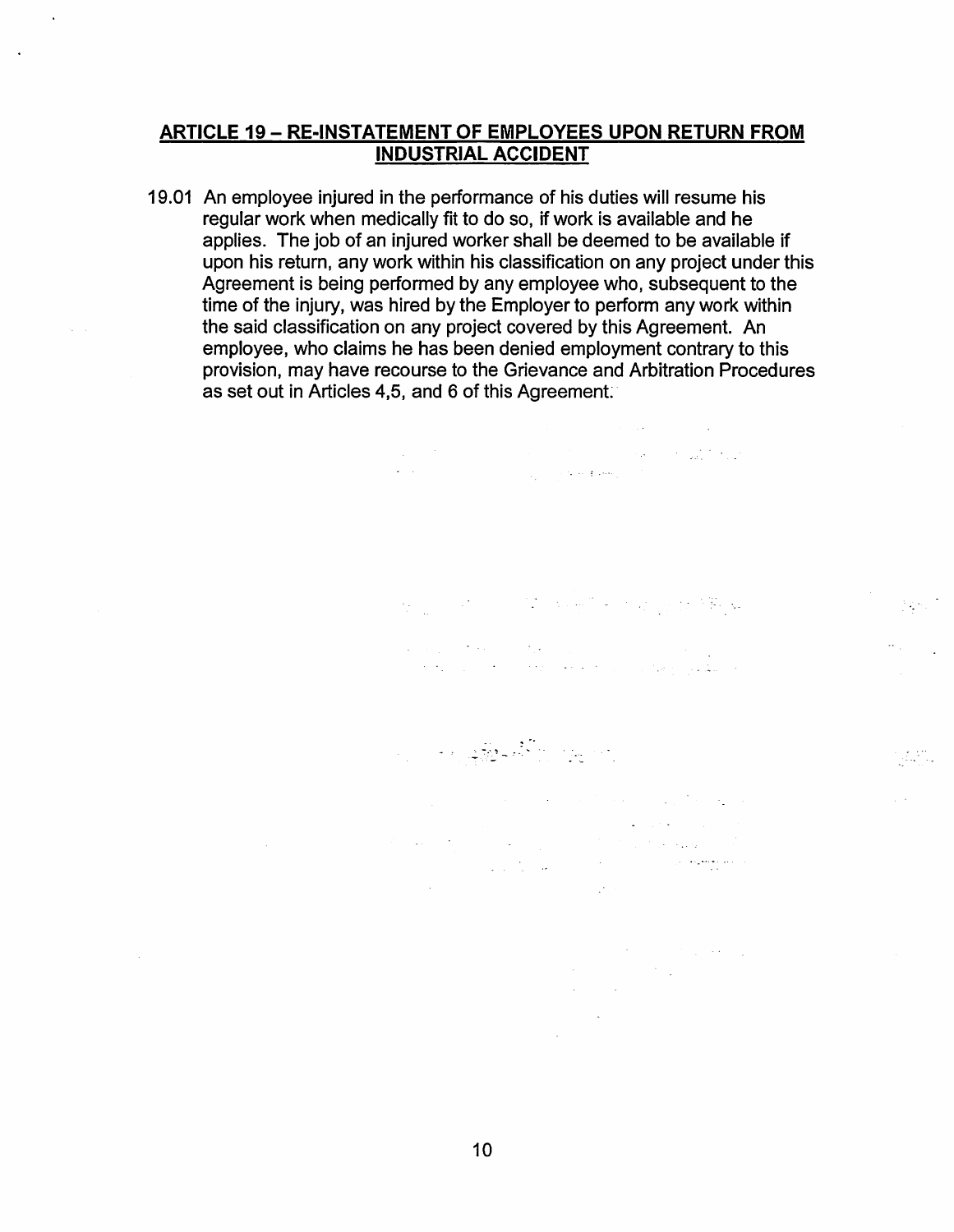#### **ARTICLE 20- DURATION OF AGREEMENT**

- 20.01 This Agreement shall be effective on the  $\frac{197}{2}$  day of  $\frac{1144}{20}$  20  $\frac{19}{2}$  and shall remain in effect until 30<sup>th</sup> day of April 2022.
- 20.02 Should the Union or the Employer desire to change, add to, amend or terminate this Agreement, written notice to that effect will be given not more than one hundred and twenty (120) days and not less than thirty (30) days prior to the termination of this Agreement.
- 20.03 On receipt of such notice, the parties to the Agreement shall convene a meeting within fifteen (15) days and bargain in good faith to endeavor to reach an Agreement. If no such notice is given, this Agreement shall automatically be renewed and remain in force from year to year from its expiration date.

IN WITNESS WHEREOF the parties have caused their duly authorized representatives to affix their signatures this  $24^{\frac{1}{2}}$  day of  $\frac{1}{12}$ , 20  $1/2$ 

**SIGNED ON BEHALF OF THE EMPLOYER** 

! ....

Case un Zame

ddect.t<JI!~ eu;e?; E~ ~VV:'! */7JIJJP!Wt)*  Case 110 Cases Cases (Signature)

**SIGNED ON BEHALF OF THE UNION** 

Witness (Signature)

Witness (Print Name)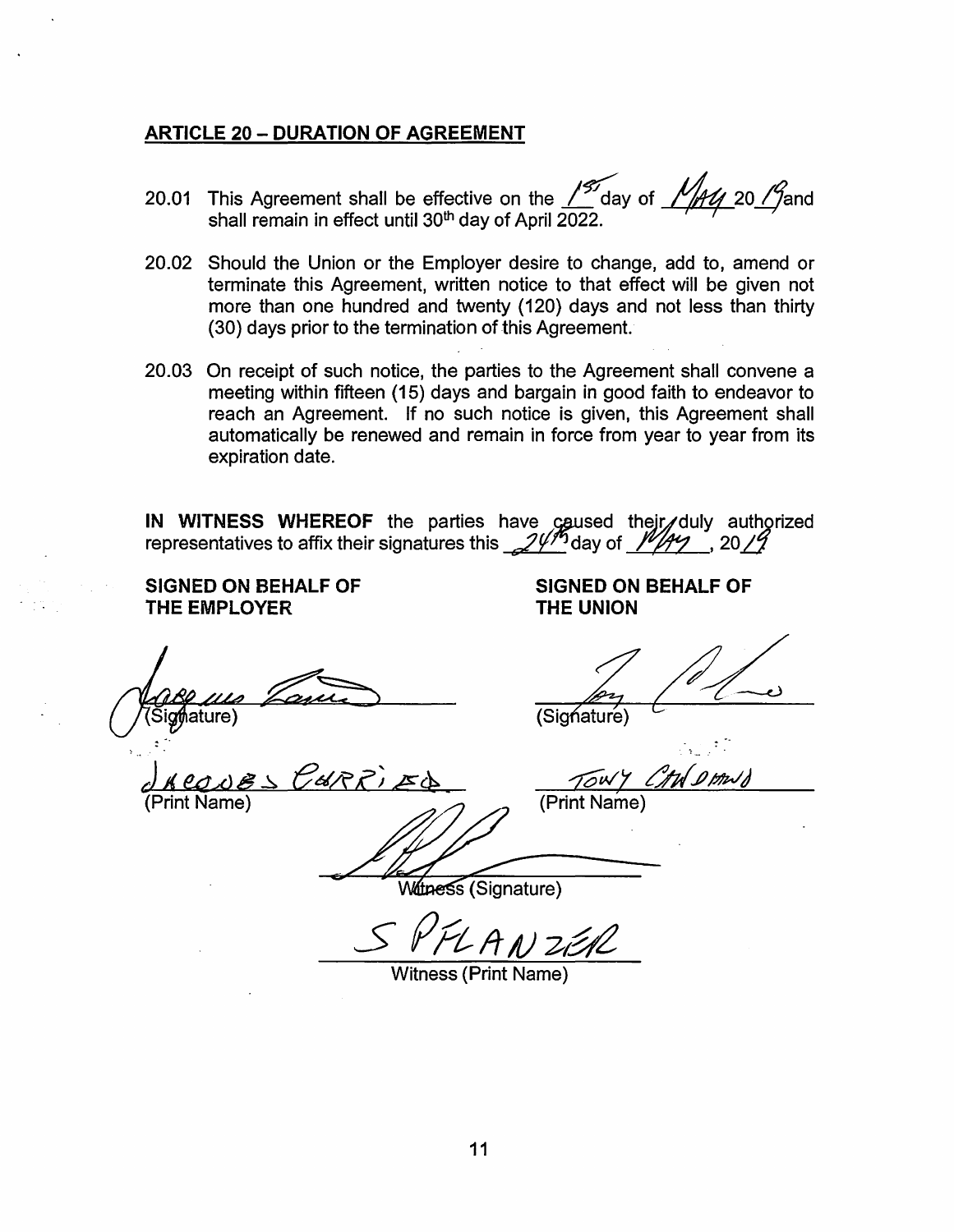# **SCHEDULE "A"**

(As per Article 16.04)

#### **PIECEWORKER BENEFITS AND HOURLY WORKERS CONTRIBUTIONS**

The following benefit package shall be in effect for:

#### **PIECEWORKERS**

Effective May 1, 2019 the Company shall remit 17% of the gross earnings of each worker working pursuant to the Collective Agreement to the Trust Fund Administrator for fringe benefits and for Pension.

Effective May 1, 2020 the Company shall remit 17.5% of the gross earnings of each worker working pursuant to the Collective Agreement to the Trust Fund Administrator for fringe benefits and for Pension.

Effective May 1, 2021 the Company shall remit 18% of the gross earnings of each worker working pursuant to the Collective Agreement to the Trust Fund Administrator for fringe benefits and for Pension.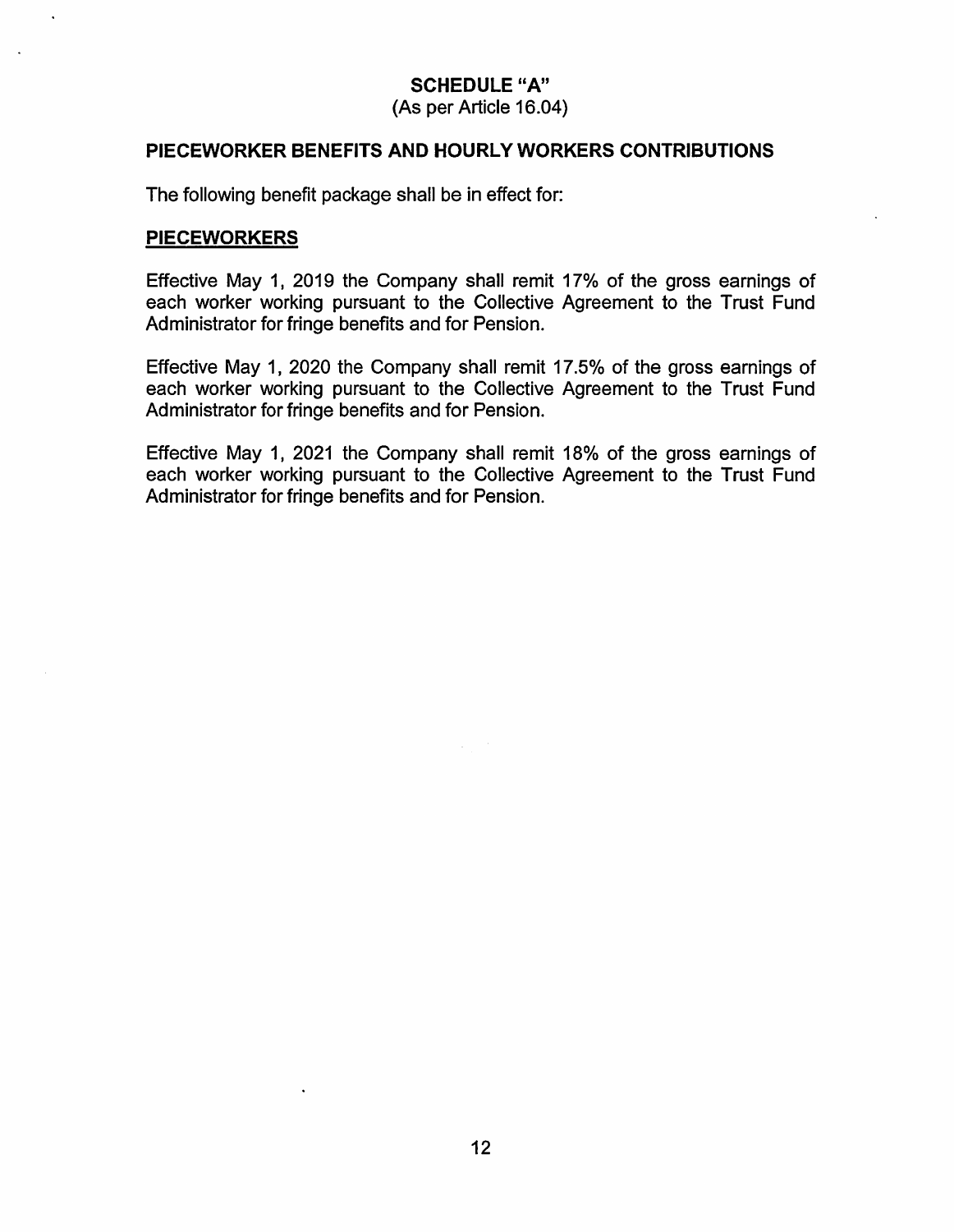#### SCHEDULE "B" WAGE AND RELATED PAYMENTS FOR REGULARLY SCHEDULED DAYTIME HOURS

| Journeyperson         |                              |                                             |                                       |                |              |
|-----------------------|------------------------------|---------------------------------------------|---------------------------------------|----------------|--------------|
| <b>Effective Date</b> | <b>HOURLY</b><br><b>RATE</b> | <b>VACATION 4%</b><br><b>HOLIDAY PAY 6%</b> | <b>HEALTH &amp;</b><br><b>WELFARE</b> | <b>PENSION</b> | <b>TOTAL</b> |
| May 1, 2018           | \$34.84                      | \$3.46                                      | \$2.40                                | \$2.40         | \$43.10      |
| May 1, 2019           | \$35.54                      | \$3.55                                      | \$2.45                                | \$2.45         | \$43.99      |
| May 1, 2020           | \$36.24                      | \$3.62                                      | \$2.50                                | \$2.50         | \$44.86      |
| May 1, 2021           | \$37.04                      | \$3.70                                      | \$2.55                                | \$2.82         | \$46.11      |

| <b>Equipment</b><br>Operator |                              |                                             |                                       |                |              |
|------------------------------|------------------------------|---------------------------------------------|---------------------------------------|----------------|--------------|
| <b>Effective Date</b>        | <b>HOURLY</b><br><b>RATE</b> | <b>VACATION 4%</b><br><b>HOLIDAY PAY 6%</b> | <b>HEALTH &amp;</b><br><b>WELFARE</b> | <b>PENSION</b> | <b>TOTAL</b> |
| May 1, 2018                  | \$31.10                      | \$3.10                                      | \$2.40                                | \$2.40         | \$39.01      |
| May 1, 2019                  | \$31.80                      | \$3.18                                      | \$2.45                                | \$2.45         | \$39.88      |
| May 1, 2020                  | \$32.50                      | \$3.25                                      | \$2.50                                | \$2.50         | \$40.75      |
| May 1, 2021                  | \$33.30                      | \$3.33                                      | \$2.55                                | \$2.82         | \$42.00      |

| <b>Employer Contributions: May 1/18</b>        |                  | May 1/19         | May 1/20         | <b>May 1/21</b>  |  |
|------------------------------------------------|------------------|------------------|------------------|------------------|--|
| <b>Training Fund</b><br>Promo Fund             | \$0.15<br>\$0.40 | \$0.15<br>\$0.40 | \$0.15<br>\$0.40 | \$0.15<br>\$0.40 |  |
| <b>Employee Deductions</b>                     | May 1/18         | May 1/19         | <b>May 1/20</b>  | <b>May 1/21</b>  |  |
| <b>CDC Union Dues</b><br><b>**Monthly Dues</b> | 2%<br>\$25.00    | 2%<br>\$25.00    | 2%<br>\$25.00    | 2%<br>\$25.00    |  |
| Differentiale (from haee rate)                 |                  |                  |                  |                  |  |

# Differentials (from base rate}

| <b>Foreman Differential</b> | \$1.50 | \$1.50 | \$1.50 | \$1.50 |
|-----------------------------|--------|--------|--------|--------|
|                             |        |        |        |        |

# Trainees:

First Term 1800 hrs  $50\%$  of rate  $-$  no pension Second Term 1800 hrs. 65% of rate Third Term 1800 hrs 75% of rate Fourth Term 1800 hrs 85% of rate

\*\* Monthly Union Dues: The Company shall deduct and remit \$25.00 in monthly dues for each employee each month. The monthly dues shall be paid by a cheque payable to "Allied Construction Employees Local 1 030, United Brotherhood of Carpenters and Joiners of America." The union reserves the right to amend the amount of monthly union dues from time to time with 30 days written notice to the Company.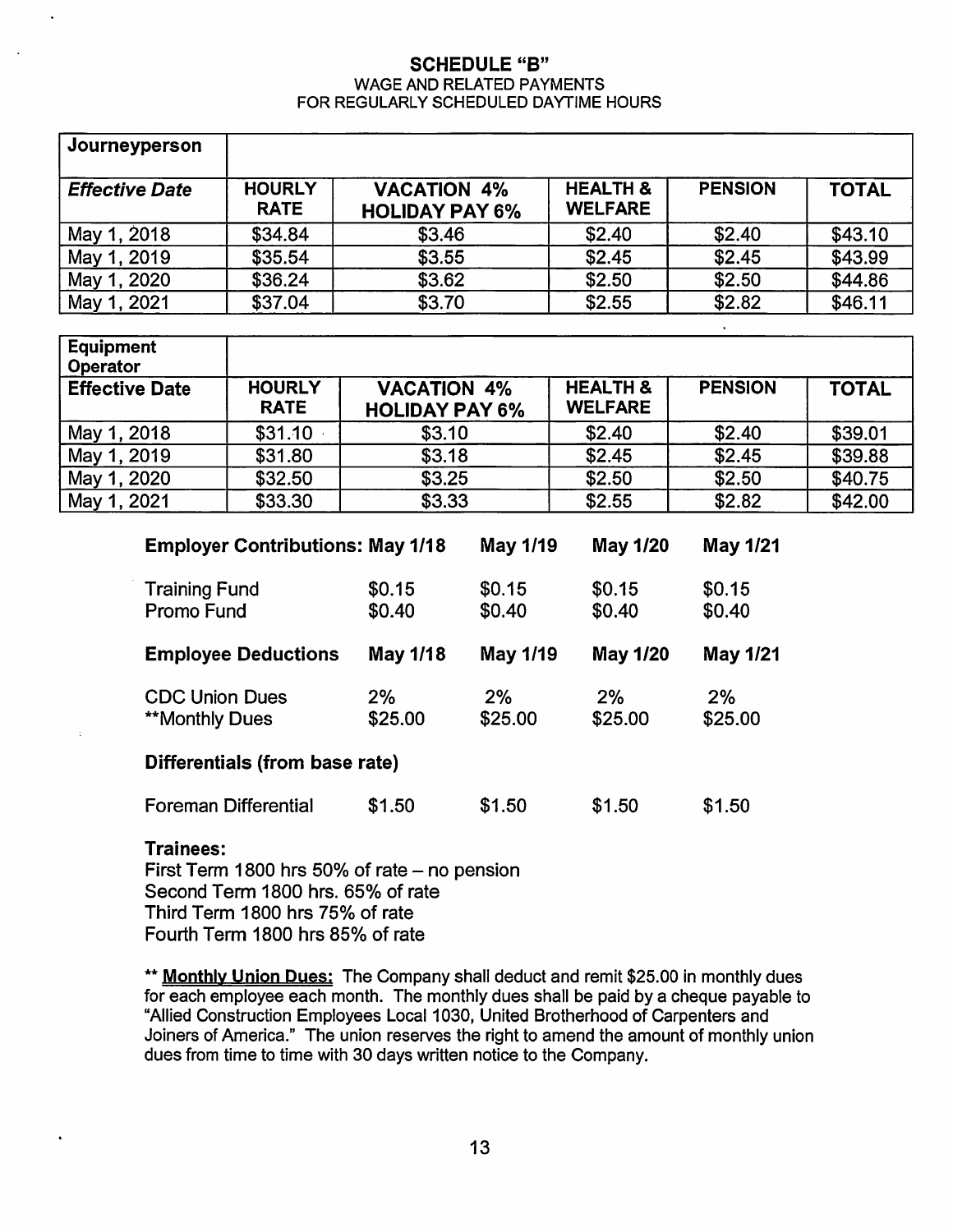\*\* Note: Pre-Trainees shall supply necessary tools of the trade: hammer, utility knife, tape measure, carpenters pouch & personal safety equipment as described in Article 9.03.

\*\* Note: Trainees shall supply necessary tools of the trade: hammer, utility knife, tape measure, carpenters pouch, cordless drill & personal safety equipment as described in Article 9.03.

\*\* Note: Journeypersons should have excellent effective commutative skills, ability to read plans, knowledge of Pre-Engineered Structures and supply tools & equipment to complete that part of his/her job.

\*\* Note: Summer Students  $-$  The Union agrees that the Employer may engage summer students during the school vacation period between May 1<sup>st</sup> and September  $30<sup>th</sup>$  of each year. The students shall be paid at forty (40) percent of the journeyman's rate with no remittances, contributions or Union deductions. The students must obtain a permit from the Local before performing any bargaining unit work. The issuance of a permit shall be at the sole discretion of the Union at a cost of one hundred dollars (\$1 00.00) to the Company.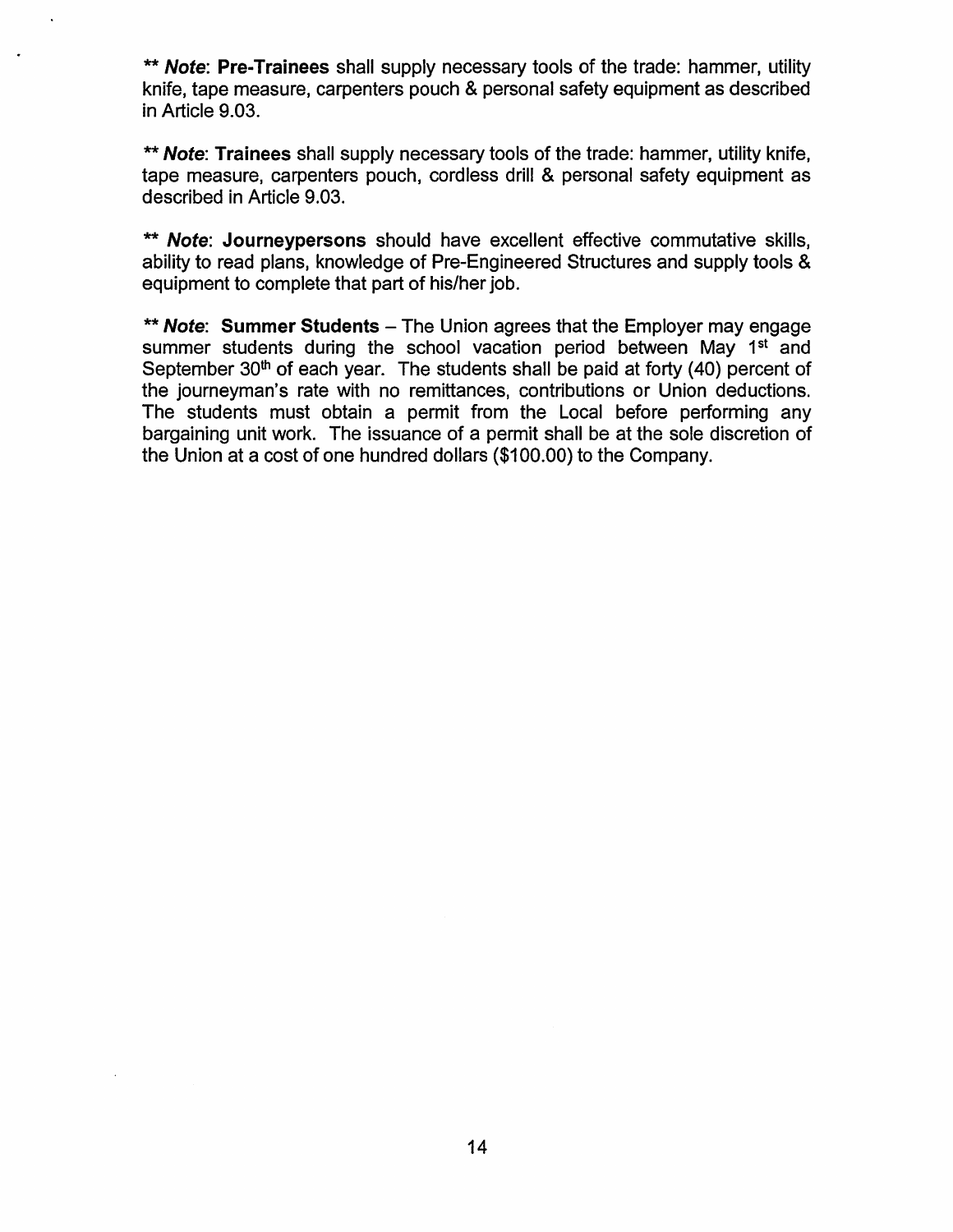# LETTER OF UNDERSTANDING NO. 1 Attached to and forming part of the Collective Agreement

BETWEEN:

# ALLIED CONSTRUCTION EMPLOYEES, LOCAL 1030 UNITED BROTHERHOOD OF CARPENTERS AND JOINERS OF AMERICA

(hereinafter referred to as the "Union")

-and-

#### JACQUES CARRIER AND SONS CONSTRUCTION LTD.

(hereinafter referred to as the "Employer")

#### RE: Pieceworker Rates/Benefits

- 1 . The Pieceworker rates shall be negotiated between the Company and Pieceworkers.
- 2. A copy of the negotiated rates shall be sent to the Union.
- 3. Benefits shall be paid as per Schedule "A".
- 4. Pieceworkers must use invoices provided by the Union.
- 5. Pieceworkers will be required to provide a copy of the invoices to the Union.

# SIGNED ON BEHALF OF THE EMPLOYER

ature)

ARRIEZ

SIGNED ON BEHALF OF THE UNION

(Síonat<del>úr</del>e)

 $OMO$ (Print Name)

Witness (Signature)

Witness (Print Name)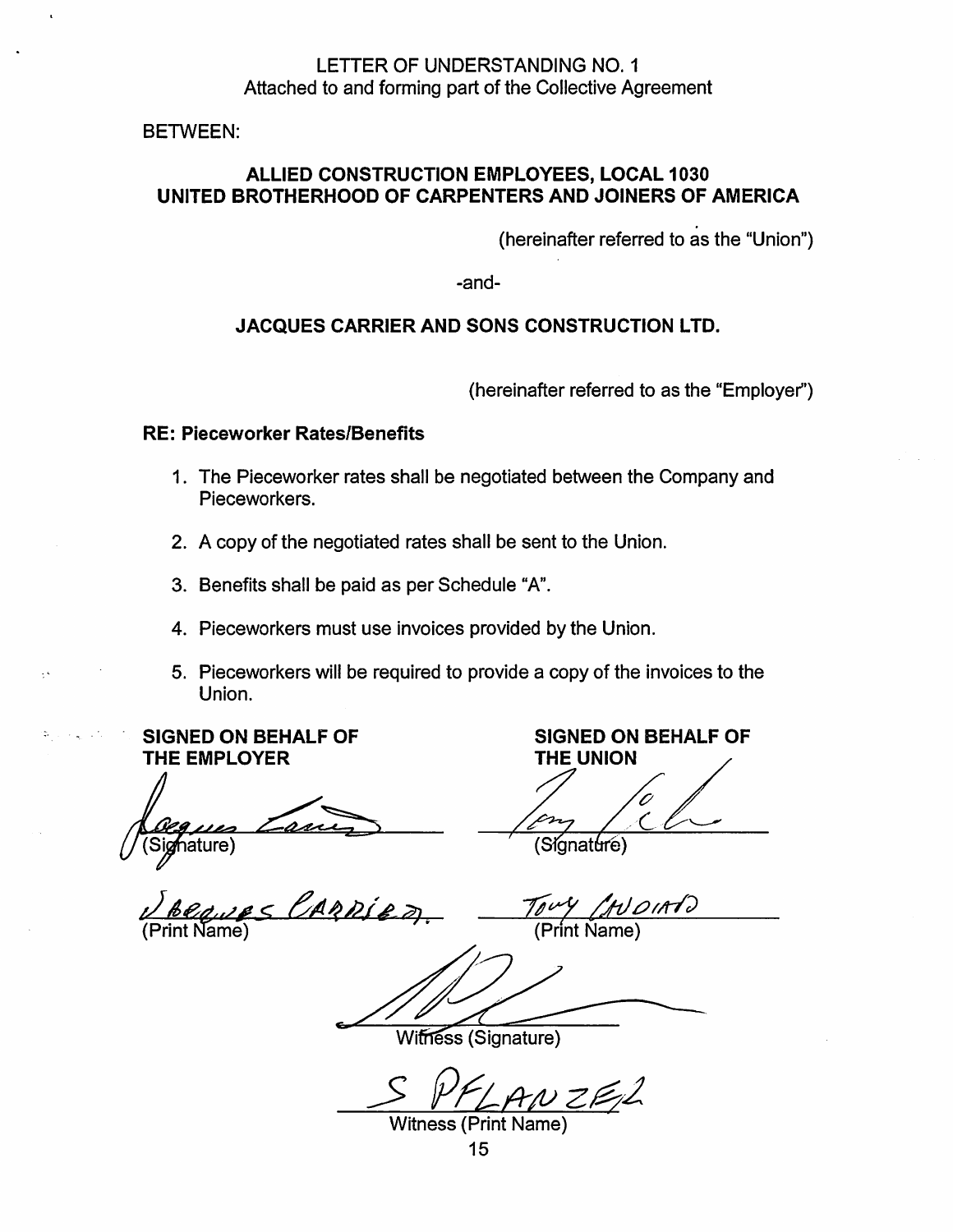# LETTER OF UNDERSTANDING NO. 2 Attached to and forming part of the Collective Agreement

BETWEEN:

χŧ

 $\chi_{\rm eff}$ 

# ALLIED CONSTRUCTION EMPLOYEES, LOCAL 1030 UNITED BROTHERHOOD OF CARPENTERS AND JOINERS OF AMERICA

(hereinafter referred to as the "Union")

-and-

#### JACQUES CARRIER AND SONS CONSTRUCTION LTD.

(hereinafter referred to as the "Employer")

WHEREAS the Employer and the Union are parties to the Residential Pre Engineered Panel Agreement that expires on April 30, 2022.

AND WHEREAS the Employer wishes to engage employee(s) and commence on-the-job training of the employee(s) while evaluating the aptitude and attitude of the employee.

AND WHEREAS the Union wishes to assist the Employer with such employees' training and give the employees the opportunity to join the Union.

- NOW THEREFORE the parties agree as follows:
- . \_\_ ':". -1. ·'fhe Union agrees that the Employer may engage individuals designated as Pre-Trainees. These Pre-Trainees shall be issued permits to work by the Union before performing any bargaining unit work. These work permits shall be valid for a period not exceeding ninety (90) calendar days and are intended to provide the Employer with the opportunity to evaluate the aptitude and attitude of the Pre-Trainee. To this end, the Employer agrees to use the ninety (90) calendar day evaluation period to objectively examine the performance of the Pre-Trainee.
	- 2. Should the Employer be satisfied with the performance of the Pre-Trainee at any time before or at the termination of the of the ninety (90) calendar day evaluation period, the Employer shall direct the Pre-Trainee to the Local as a First Year Trainee. Should the Employer be dissatisfied with the performance of the Pre-Trainee at any time before the termination of the ninety (90) calendar evaluation period, the Employer shall inform the Union of the cancellation of the work permit. The issuance of the work permit shall be at the sole discretion of the Union.